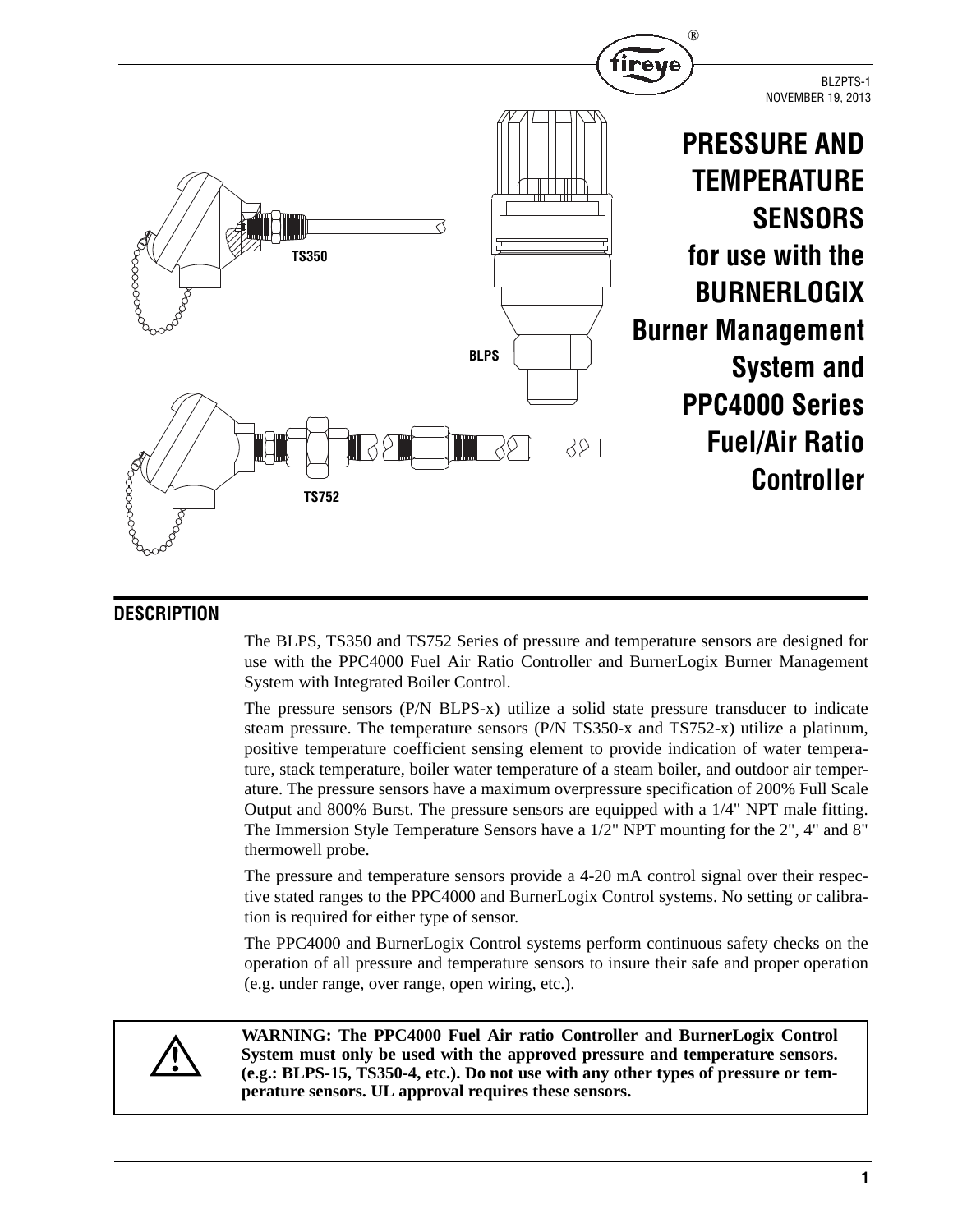| <b>Fireye P/N</b> | <b>Description</b>                                                                                                                                                                                         |
|-------------------|------------------------------------------------------------------------------------------------------------------------------------------------------------------------------------------------------------|
| BLPS-15           | Pressure transducer, 0 to 15 psi (0 to 1030 mb), 4-20 mA output linear with pressure. 14" NPT mount-<br>ing. Screw terminal connections and conduit adapter cover.                                         |
| BLPS-25           | Pressure transducer, -14.7 to 25 psi (-1013 to 1720 mb), 4-20 mA output linear with pressure. 14" NPT<br>mounting. Screw terminal connections and conduit adapter cover.                                   |
| BLPS-30           | Pressure transducer, 0 to 30 psi (0 to 2070 mb), 4-20 mA output linear with pressure. 1/4" NPT mounting. Screw terminal connections and conduit adapter cover.                                             |
| <b>BLPS-200</b>   | Pressure transducer, 0 to 200 psi (0 to 13.8 Bar), 4-20 mA output linear with pressure. 14" NPT mount-<br>ing. Screw terminal connections and conduit adapter cover.                                       |
| <b>BLPS-300</b>   | Pressure transducer, 0 to 300 psi (0 to 20.7 Bar), 4-20 mA output linear with pressure. 14" NPT mount-<br>ing. Screw terminal connections and conduit adapter cover.                                       |
| TS350-2           | Temperature sensor, Range 32°F to 350°F (0°C to 176°C), 4-20 mA output, linear with temperature.<br>Insertion length is 2 inches. Stainless steel thermowell included with $\frac{1}{2}$ -14 NPT mounting. |
| TS350-4           | Temperature sensor, Range 32°F to 350°F (0°C to 176°C), 4-20 mA output, linear with temperature.<br>Insertion length is 4 inches. Stainless steel thermowell included with 1/2"-14 NPT mounting.           |
| TS350-8           | Temperature sensor, Range 32°F to 350°F (0°C to 176°C), 4-20 mA output, linear with temperature.<br>Insertion length is 8 inches. Stainless steel thermowell included with 1/2"-14 NPT mounting.           |
| TS752-2           | Temperature sensor, Range 32°F to 752°F (0°C to 176°C), 4-20 mA output, linear with temperature.<br>Insertion length is 2 inches. Stainless steel thermowell included with 1/2"-14 NPT mounting.           |
| TS752-4           | Temperature sensor, Range 32°F to 752°F (0°C to 176°C), 4-20 mA output, linear with temperature.<br>Insertion length is 4 inches. Stainless steel thermowell included with $\frac{1}{2}$ -14 NPT mounting. |
| TS752-8           | Temperature sensor, Range 32°F to 752°F (0°C to 176°C), 4-20 mA output, linear with temperature.<br>Insertion length is 8 inches. Stainless steel thermowell included with $\frac{1}{2}$ -14 NPT mounting. |

 $^{\circledR}$ 

**ireve** 

Note: BLPS-25 is not compatible with the Burnerlogix Control System

# **GENERAL SPECIFICATIONS**

## **Temperature Sensors:**

**Temperature Measurement Range:**

|                                        | TS350-X: 32°F to 350°F (0°C to 176°C)                                                     |  |  |  |  |  |
|----------------------------------------|-------------------------------------------------------------------------------------------|--|--|--|--|--|
|                                        | TS752-X: 32°F to 752°F (0°C to 400°C)                                                     |  |  |  |  |  |
| <b>RTD</b> Type:                       | Platinum, 100 ohms +-0.1% @32°F (0°C)                                                     |  |  |  |  |  |
|                                        | Temperature Coefficient: .00385 ohms/ohms/C                                               |  |  |  |  |  |
| Output:                                | 4-20 mA, linear with temperature                                                          |  |  |  |  |  |
|                                        | <b>Operating Temperature Range:</b> -13°F to 185°F (-25°C to 85°C)                        |  |  |  |  |  |
| <b>Accuracy:</b>                       | $+/- 0.75\%$ of span                                                                      |  |  |  |  |  |
| <b>Thermowell Case:</b>                | 300 Series stainless steel                                                                |  |  |  |  |  |
| <b>Mechanical Fittings:</b> 1/2-14 NPT |                                                                                           |  |  |  |  |  |
| <b>Pressure Sensors:</b>               |                                                                                           |  |  |  |  |  |
|                                        | <b>Pressure Measurement Range:</b> 0 to 15, -14.7 to 25, 0 to 30, 0 to 200, 0 to 300 psig |  |  |  |  |  |
| <b>Excitation Voltage:</b>             | 9-30V dc (supplied by BurnerLogix control)                                                |  |  |  |  |  |
| <b>Accuracy:</b>                       | $+/-$ 0.25% Full Scale (at constant temperature)                                          |  |  |  |  |  |
| Output:                                | 4-20 mA, linear with pressure                                                             |  |  |  |  |  |
|                                        | <b>Maximum Over Pressure: 200% of full scale</b>                                          |  |  |  |  |  |
|                                        | <b>Maximum Burst Pressure:</b> 800% of full scale                                         |  |  |  |  |  |

**Operating Temperature Range:** -40°F to 185°F (-40°C to 85°C)

Fitting:  $1/4$ " NPT Male

**Electrical:** 1/2" Conduit and Terminal Strip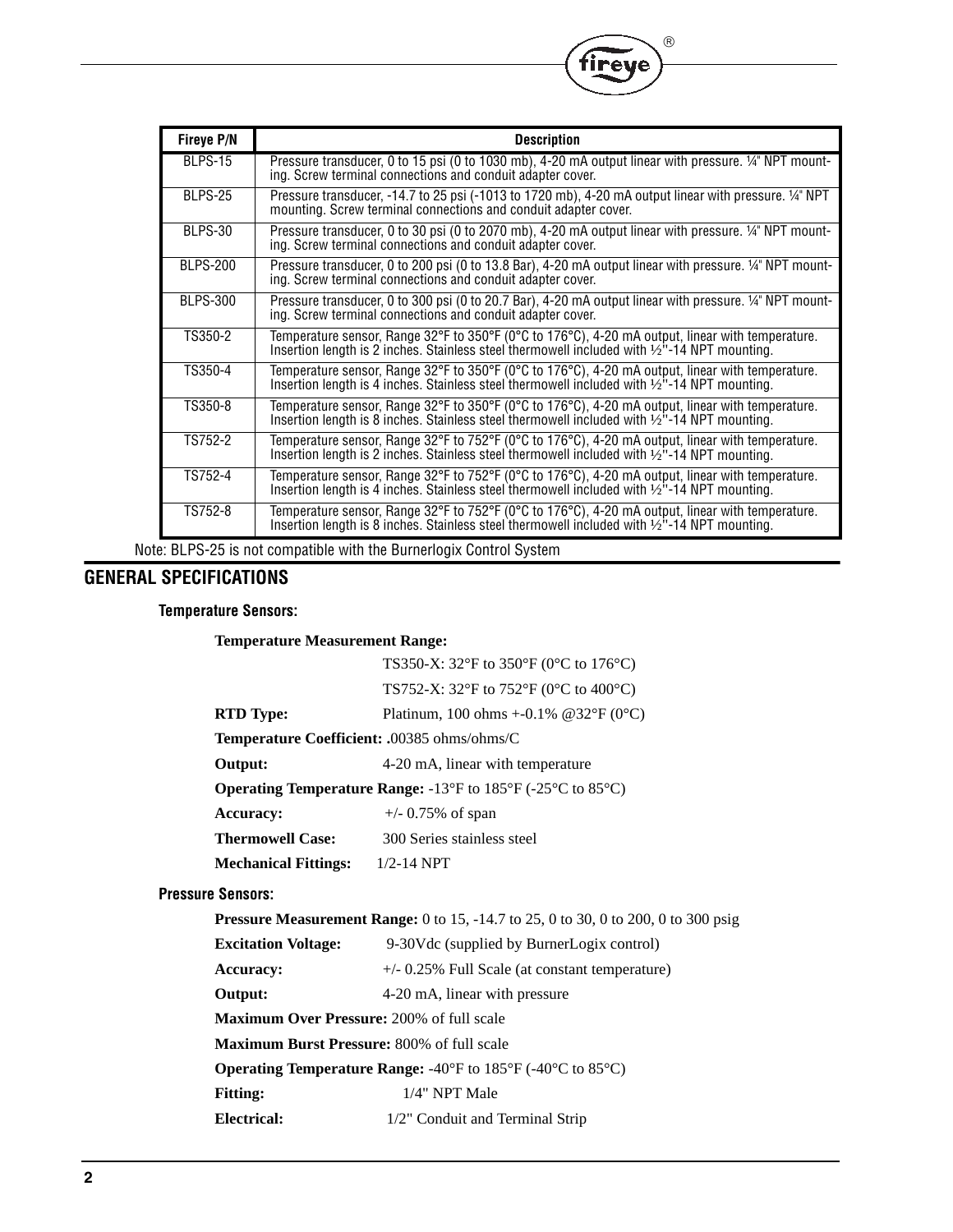### **APPROVALS**

**Underwriters Laboratories Inc.:**

MCCZ File MP1537 Controls, Primary Safety - Listed MCCZ2 File MP1537 Controls, Primary Safety - Component MCCZ7 File MP1537 Controls, Primary Safety Certified for Canada MCCZ8 File MP1537 Controls, Primary Safety Certified for Canada - Component **Factory Mutual:** FM Class 7610 **Acceptable by:** Industrial Risk Insurers (I.R.I.)

®

**Tireye** 

**FIGURE 1. Pressure Sensor - BLPS-15, -25, -30, -200, -300**

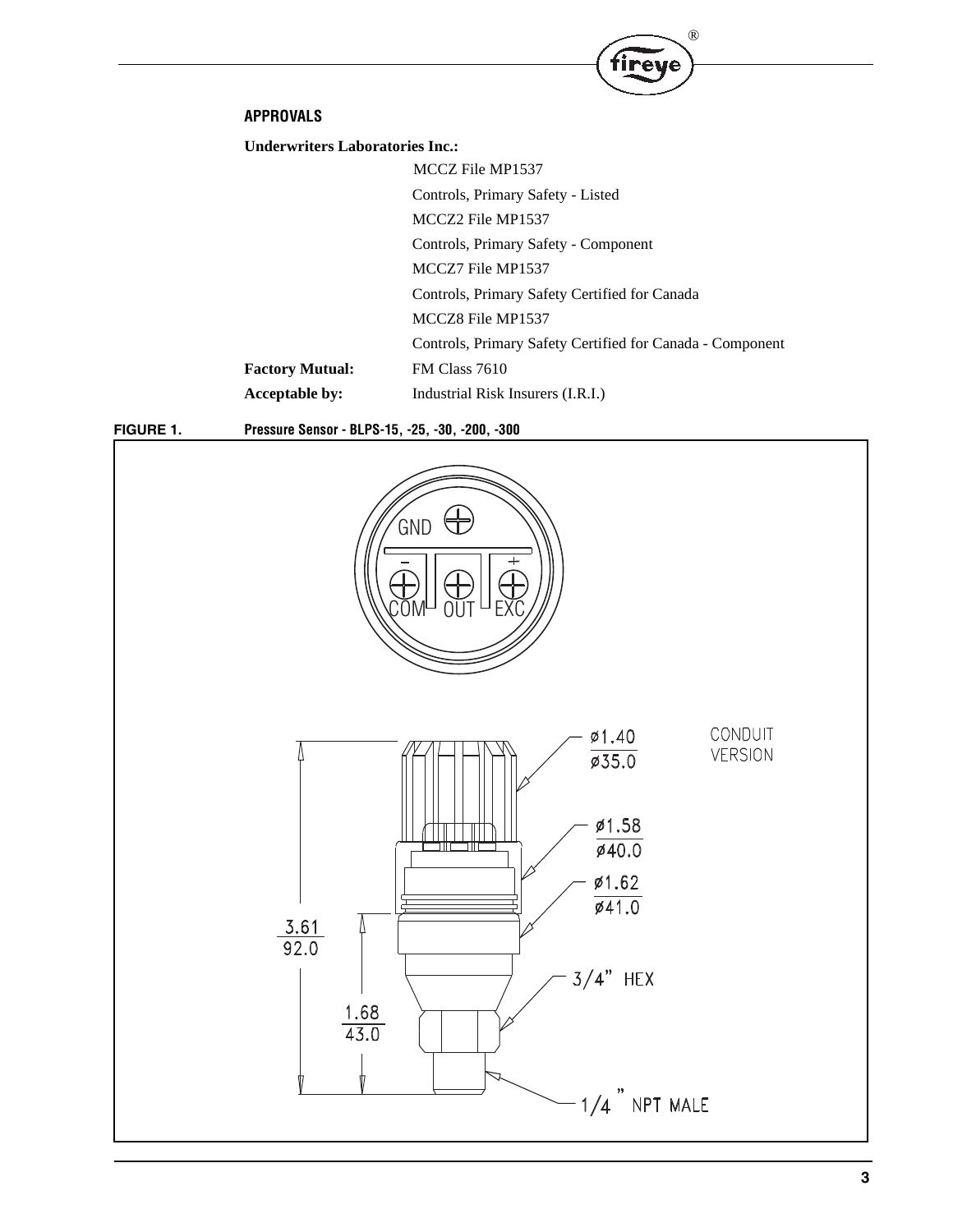

R.





## **WARNING:**

- **1. Read these instructions carefully. Failure to follow them could result in a hazardous or dangerous condition.**
- **2. Insure that the range of the selected sensor is appropriate for the application. Note: A general rule to follow when selecting the sensor range is that the expected value of the monitored pressure or sensor should fall between 40-70% of the upper range of the sensor. For example, a steam boiler maintains 20 lbs. pressure, select the BLPS-30 Pressure Sensor, with a 0-30 PSIG range**
- **3. The sensors must be located where the ambient temperature will not exceed the maximum ambient operating temperature specified for the sensor.**
- **4. Insure that the pressure range programmed on the BurnerLogix Boiler Room Control matches the installed pressure sensor. Refer to Bulletin BLZ-1001.**
- **5. Do not mount any of the sensors where they could be used as a footstep.**
- **6. Installation must be performed by a trained, experienced flame safeguard technician.**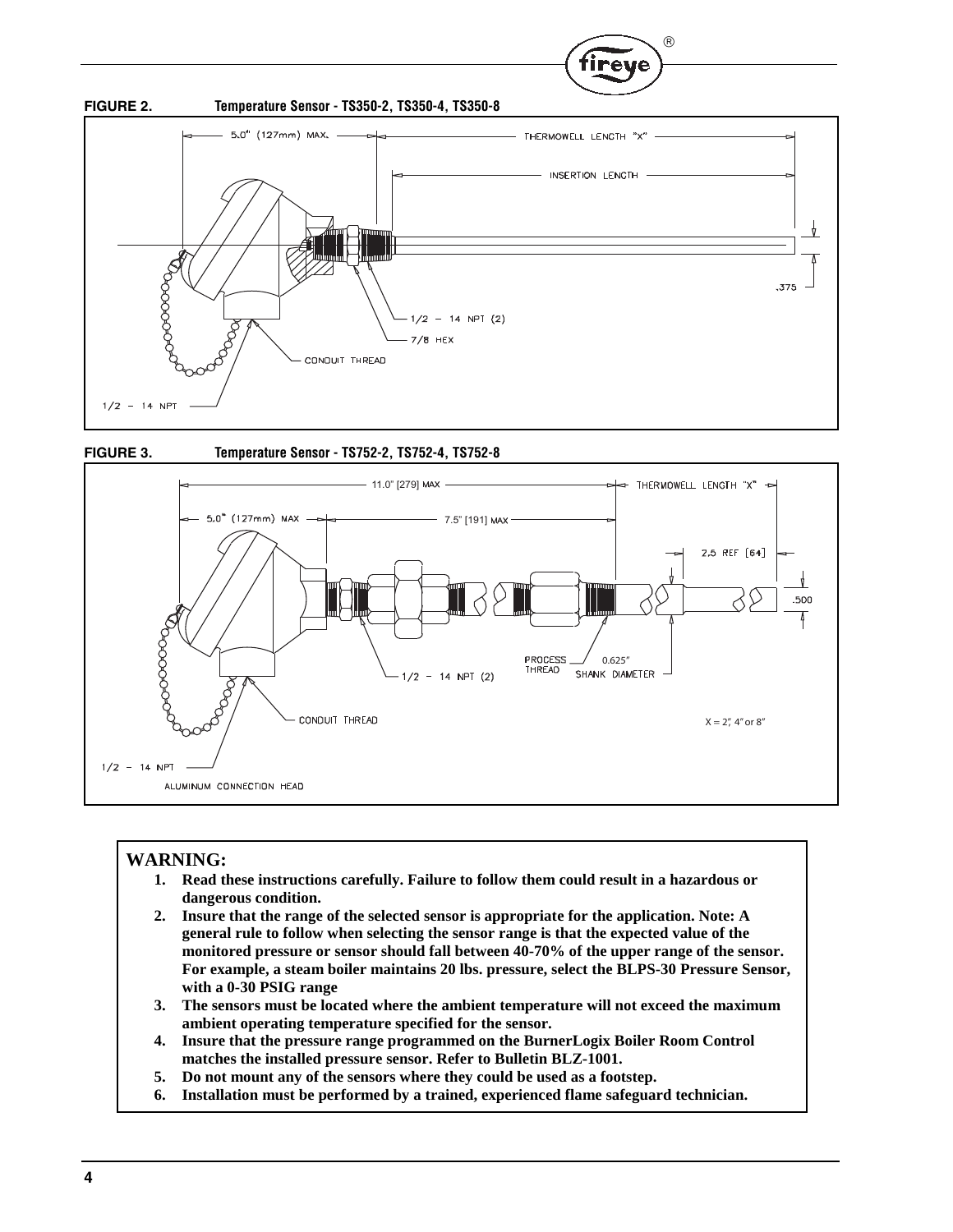



**WARNING: The electro-mechanical high steam limit and/or high hot water temperature limit MUST REMAIN in the running interlock circuit of the flame safeguard control.** 

# **MOUNTING PRESSURE SENSORS**

Note: Refer to Figure 4.

- **1.** The steam pressure sensors (BLPS-15, -25, -30, -200, -300) provide a 1/4" NPT male fitting for connection to the steam header. Included is a 1/4" coupling.
- **2.** Make sure the boiler is shut down and zero steam pressure exists in the boiler vessel.
- **3.** Disconnect power to the boiler controller so the boiler cannot sequence during installation of the steam pressure sensor.
- **4.** Always mount the steam pressure sensor *above the water line* of the boiler.
- **5.** Locate the pressure sensors where the ambient temperature will not exceed 185F

### **FIGURE 4.**



- **6.** Although the unit can withstand substantial vibration without damage or significant output effects, it is good practice to mount the pressure sensor where there is minimum vibration.
- **7.** A steam trap (siphon loop) *must be connected* between the boiler and the pressure sensor to prevent boiler scale and corrosive vapors from affecting the pressure sensor element.
- **8.** Use only a small amount of pipe compound to seal the connection joints. Excess pipe compound may clog the fitting and prevent proper operation of the sensor.
- **9.** Make all pipe connections in accordance with approved standards.
- **10.** When tightening the sensor, apply a wrench to the hex flats located just above the pressure fitting. *DO NOT* tighten by using a pipe wrench on the housing. Do not tighten the pressure sensor by hand.

### **MOUNTING TEMPERATURE SENSORS**

The immersion style temperature sensors have a  $\frac{1}{2}$ " NPT mounting for the 2", 4" and 8" thermowell probes, and a ½" conduit fitting.

### **HOT WATER**

Note: Refer to Figure 4

- **1.** Disconnect power to the boiler controller so the boiler cannot sequence during installation of the hot water temperature sensor.
- **2.** The thermowell must be mounted where it is always exposed to the circulation of the hot water
- **3.** If the water system is full, drain the system below the point where the thermowell will be installed.
- **4.** Tap an appropriate size fitting. (2", 4" and 8" thermowell have ½"NPT fitting).
- **5.** Insert the appropriate thermowell (2", 4", or 8") and tighten.
- **6.** Fill the system to check for leakage.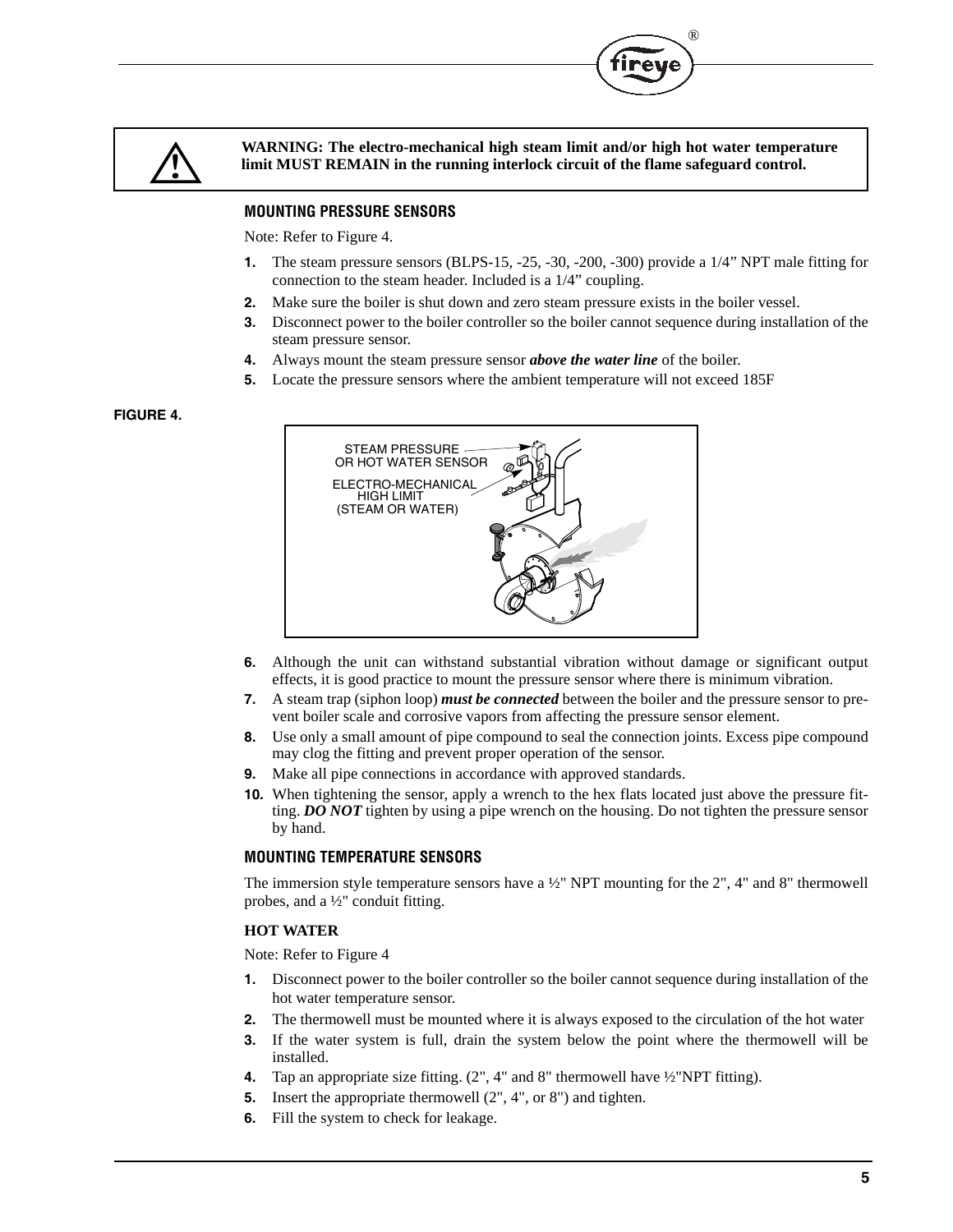

**LEAD/LAG OPERATION:** When two hot water boilers are set-up for lead/lag operation, a hot water temperature sensor must be installed for each boiler.

#### **STANDBY WATER TEMPERATURE**

**1.** Disconnect power to the boiler controller so the boiler cannot sequence during installation of the standby temperature sensor.



**WARNING: Location of the temperature sensor to monitor boiler water temperature of a steam boiler is critical. The sensor should be mounted where it is always exposed to the circulation of the boiler water, not too close to a hot or cold inlet or steam coil. Consult the boiler manufacturer for guidance on the sensor location.**

- **2.** The thermowell must be mounted where it is always exposed to the circulation of the hot water.
- **3.** If the water system is full, drain the system below the point where the thermowell will be installed.
- **4.** Tap an appropriate size fitting (2", 4" and 8" thermowells have 1/2" NPT fitting).
- **5.** Insert the appropriate thermowell (2", 4", or 8") and tighten.

#### **STACK TEMPERATURE**

- **1.** Use the existing well connection for the stack temperature sensor if provided by the boiler manufacturer.
- **2.** If no well connection is provided, select an appropriate location for mounting the temperature sensor. Preferably as close to the boiler outlet as possible.

#### **OUTDOOR AIR TEMPERATURE**

- **1.** The outdoor air temperature sensor should be mounted on the outside of the building where it will be exposed to representative air temperature, but not to direct sunlight. A sun shield may be required.
- **2.** Mount the temperature sensor high enough so it cannot be covered with snow, leaves, or other debris, or be tampered with. Vents from the building should be avoided.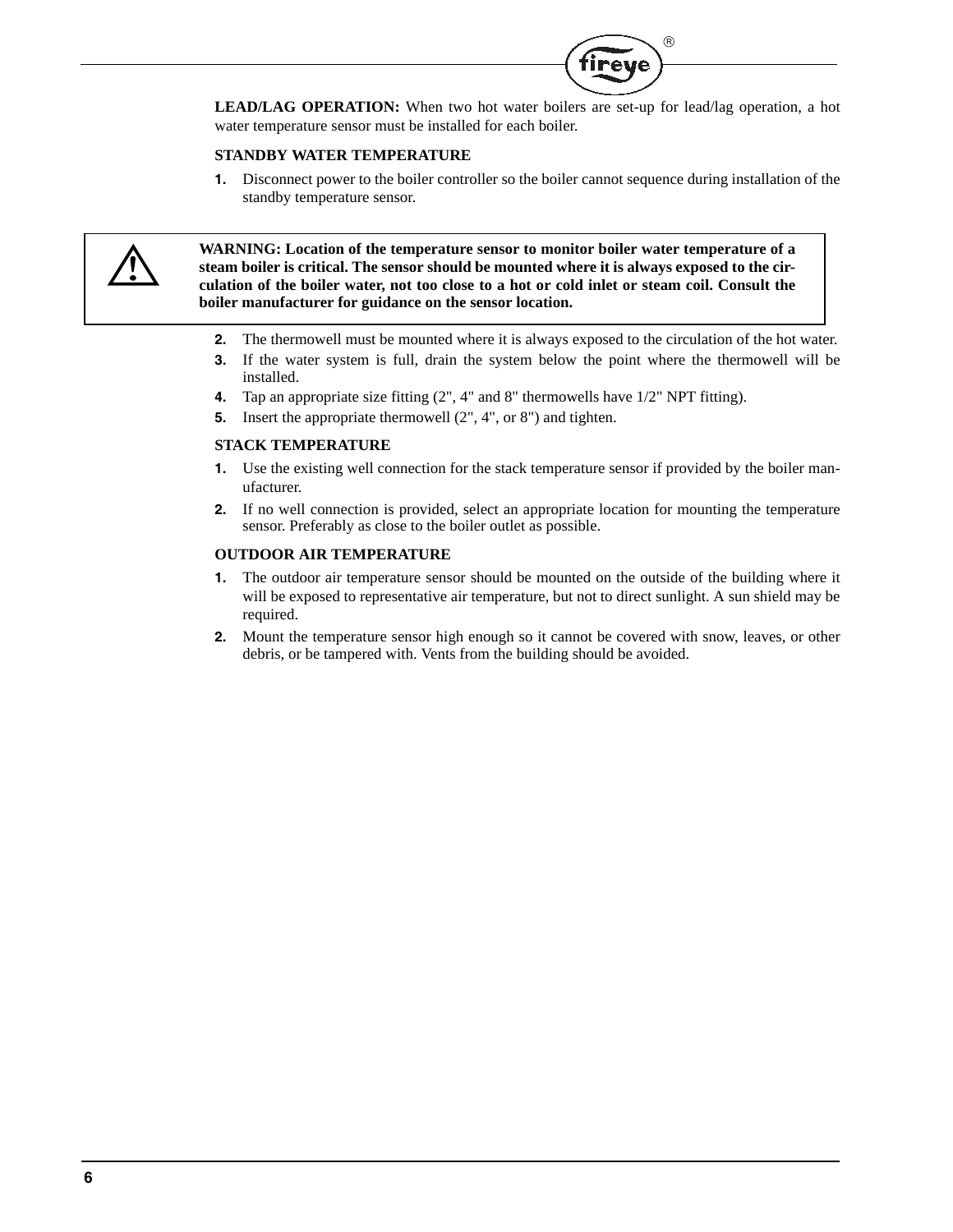# **WIRING SENSORS**

**CAUTION: Disconnect power supply from the BurnerLogix Control before connecting wires to prevent electrical shock and equipment damage.**

## **PRESSURE SENSORS**

- **1.** All wiring must be in accordance with National Electrical Code and local codes, ordinances, and regulations.
- **2.** Sensor housing provides connection for 1/2" conduit.
- **3.** The pressure sensors require 2 conductor, 18 gauge, shielded cable. Power limited, rated for 300V @105C. Use Belden 9318 or equivalent.



For 4-20 mA output, use + EXC and - COM terminals

®

- **4.** The shield should be connected to the earth ground terminal on the wiring base of the Burner-Logix Control (Terminal #E) or to the common ground established in the cabinet. The shield should be taped at the sensor to avoid unintended contact with the sensor housing.
- **5.** All sensor wiring should be in a separate conduit. DO NOT install sensor wiring in any conduit or junction boxes with high voltage wiring.
- **6.** Maximum wiring distance for sensor wiring is 100 feet.
- **7.** See Table 1 for wiring terminations to the Burnerlogix
- **8.** See Table 2 for wiring connections to the PPC4000.

#### **TEMPERATURE SENSORS**

- **1.** All wiring must be in accordance with National Electrical Code and local codes, ordinances, and regulations.
- **2.** Sensor housing provides connection for ½" conduit.





MEASUREMENT SPECIALTIES Temperature Specialists Inc. For 4-20 mA output,<br>
use terminals (+) and (-) For 4-20 mA output,<br>
use terminals 6 and 7